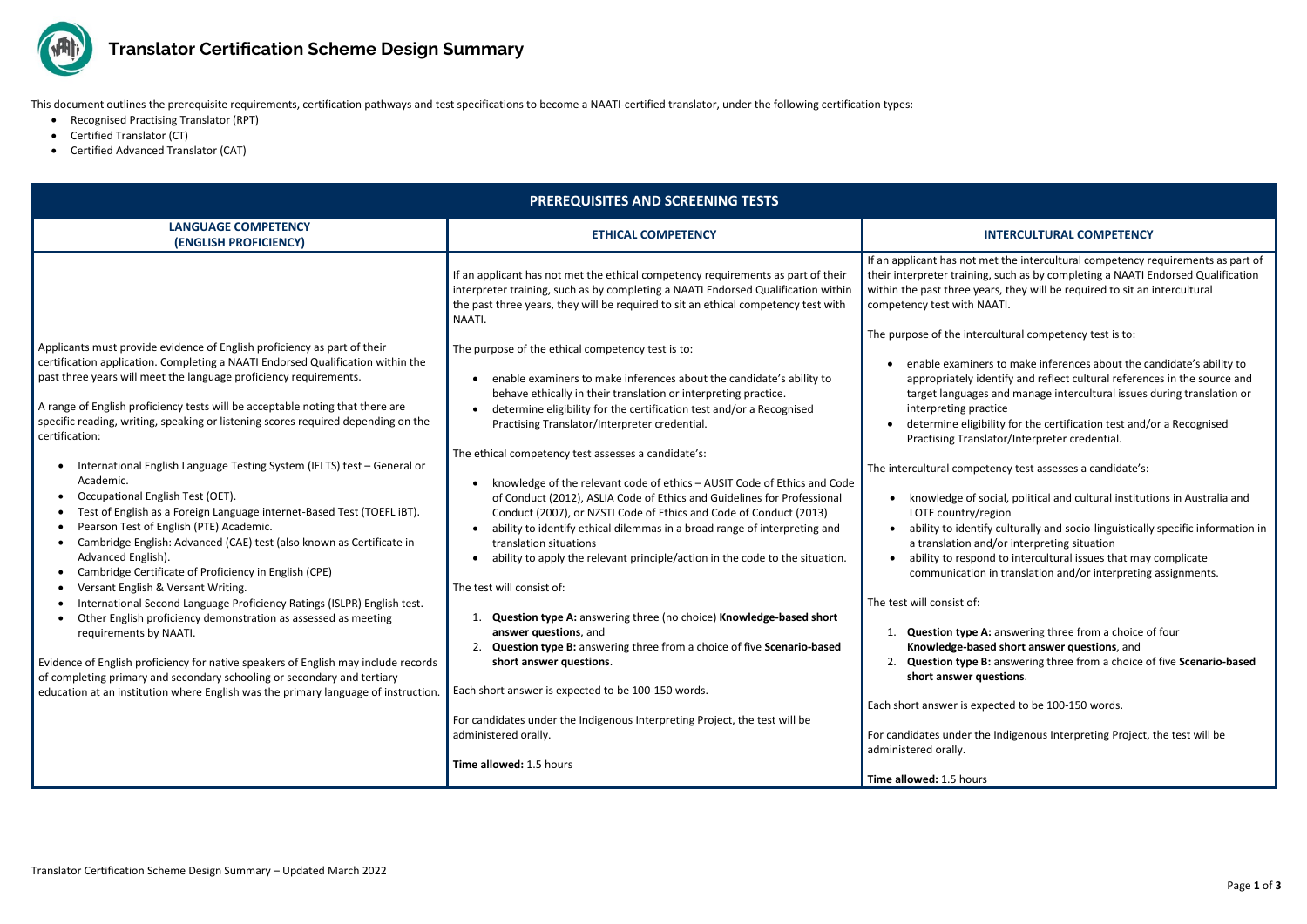

Translator Certification Scheme Design Summary – Updated March 2022

| <b>RECOGNISED PRACTISING TRANSLATOR (RPT)</b>                                                                                                                                                                                                                                                                                                                                                                                                 |                                  |  |
|-----------------------------------------------------------------------------------------------------------------------------------------------------------------------------------------------------------------------------------------------------------------------------------------------------------------------------------------------------------------------------------------------------------------------------------------------|----------------------------------|--|
| <b>PREREQUISITE PATHWAYS</b>                                                                                                                                                                                                                                                                                                                                                                                                                  | <b>CERTIFICATION TEST FORMAT</b> |  |
| <b>PATHWAY ONE</b><br>Completion of AQF units in translating theory and/or alternate formal education assessed by<br>NAATI as meeting prerequisite requirements or other comparable training delivered by a VET<br>or HE provider.<br>Met the standard set by NAATI for language competency, ethical competency and intercultural<br>competency.<br>Evidence of recent translating work experience in the language combination and direction. | No certification test            |  |
| <b>PATHWAY TWO</b><br>Holds Recognised Practising Translator, Certified Translator or Certified Advanced Translator in<br>another language.<br>Evidence of recent translating work experience in the language combination and direction.                                                                                                                                                                                                      |                                  |  |

| <b>CERTIFIED TRANSLATOR (CT)</b>                                                                                                                                                                                                                                                                                                                                                                                                                                                                                                                                                                                                        |                                                                                                                                                                                                                                                                                                                                                                                                                                                                                                                                                                |  |
|-----------------------------------------------------------------------------------------------------------------------------------------------------------------------------------------------------------------------------------------------------------------------------------------------------------------------------------------------------------------------------------------------------------------------------------------------------------------------------------------------------------------------------------------------------------------------------------------------------------------------------------------|----------------------------------------------------------------------------------------------------------------------------------------------------------------------------------------------------------------------------------------------------------------------------------------------------------------------------------------------------------------------------------------------------------------------------------------------------------------------------------------------------------------------------------------------------------------|--|
| <b>PREREQUISITE PATHWAYS</b>                                                                                                                                                                                                                                                                                                                                                                                                                                                                                                                                                                                                            | <b>CERTIFICATION TEST FORMAT</b>                                                                                                                                                                                                                                                                                                                                                                                                                                                                                                                               |  |
| <b>PATHWAY ONE</b><br>Graduand# from a NAATI endorsed translating qualification no more than three years prior to<br>the date of application - Advanced Diploma or higher (AQF1 Level 6 or comparable). *                                                                                                                                                                                                                                                                                                                                                                                                                               |                                                                                                                                                                                                                                                                                                                                                                                                                                                                                                                                                                |  |
| <b>PATHWAY TWO</b><br>Graduand <sup>#</sup> from a non-NAATI endorsed translating qualification - Advanced Diploma or higher<br>(AQF <sup>1</sup> level 6 or comparable), or an Endorsed Qualification more than three years prior to the<br>date of application.<br>Met the standard set by NAATI for language competency, ethical competency and intercultural<br>competency tests.                                                                                                                                                                                                                                                   | There will be separate tests for LOTE into English and English into<br>LOTE certification.<br>Each test will consist of three tasks:<br>Two translations of 250-word texts each from different<br>domains.<br>One revision of a 250-word translation including providing<br>details of proposed revisions.<br>All texts will be based on real life documents directed at the<br>educated but non-expert reader (e.g. personal documents,<br>government brochures, contracts, health brochures, manuals,<br>business communication).<br>Time allowed: 3.5 hours |  |
| <b>PATHWAY THREE</b><br>Holds Certified Translator or Certified Advanced Translator credential.                                                                                                                                                                                                                                                                                                                                                                                                                                                                                                                                         |                                                                                                                                                                                                                                                                                                                                                                                                                                                                                                                                                                |  |
| <b>PATHWAY FOUR</b><br>Completion of AQF units in translating theory and/or alternate formal education assessed by<br>NAATI as meeting prerequisite requirements or other comparable training delivered by a VET<br>or HE provider. In situations where accredited training is not available, unaccredited translator<br>training and education will be assessed by NAATI to determine its eligibility.<br>Met the standard set by NAATI for language competency, ethical competency and intercultural<br>competency tests (a current Certified Provisional Interpreter or Certified Interpreter credential<br>meets this requirement). |                                                                                                                                                                                                                                                                                                                                                                                                                                                                                                                                                                |  |
| <b>PATHWAY FIVE</b><br>Holds Recognised Practising Translator credential in any language.                                                                                                                                                                                                                                                                                                                                                                                                                                                                                                                                               |                                                                                                                                                                                                                                                                                                                                                                                                                                                                                                                                                                |  |